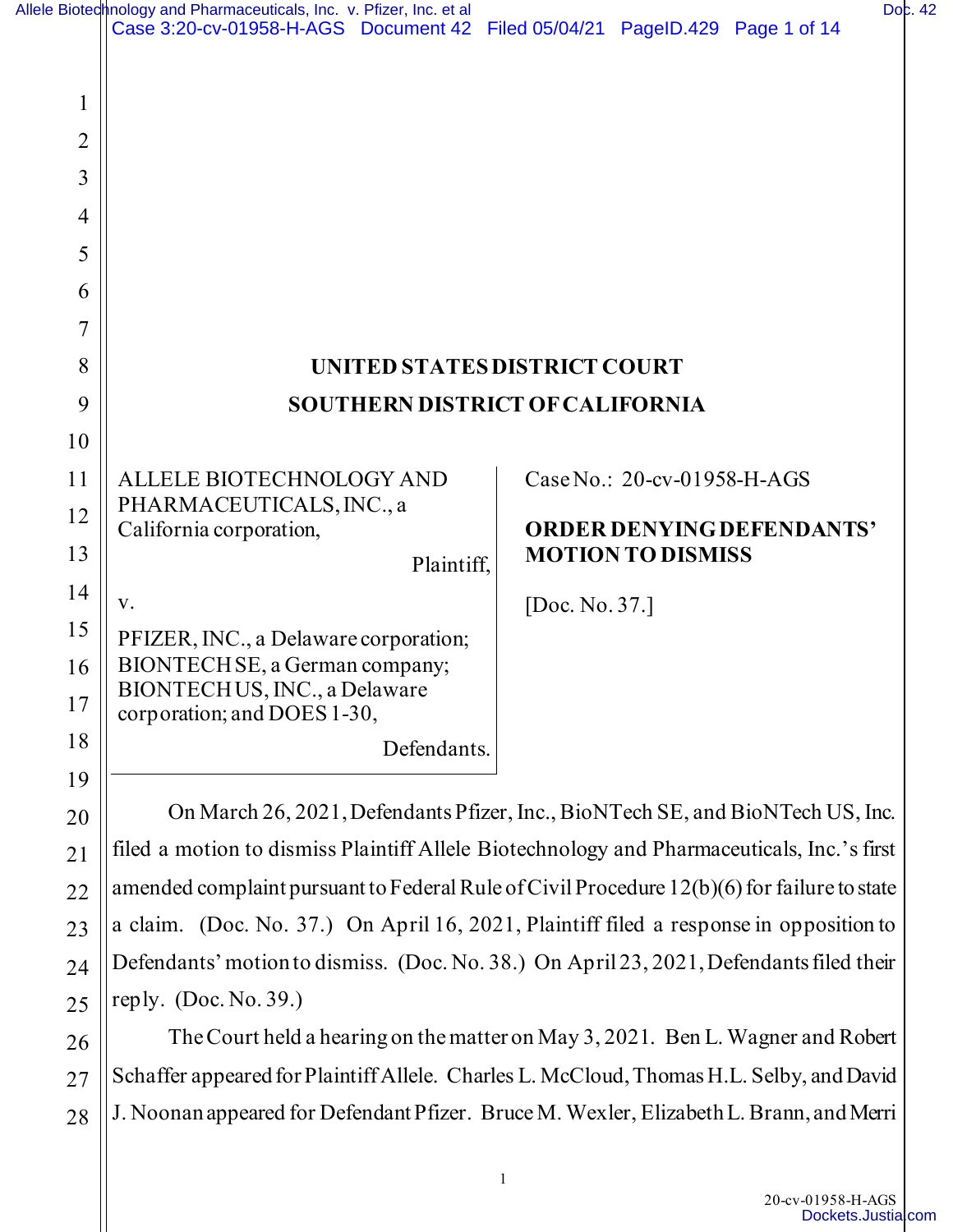C. Moken appeared for Defendant BioNTech. For the reasons below, the Court denies Defendants' motion to dismiss.

### **Background**

On October 5, 2020, Plaintiff Allele filed a complaint for patent infringement against Defendants Pfizer and BioNTech, alleging infringement of U.S. Patent No. 10,221,221. (Doc. No. 1, Compl.) Specifically, Plaintiff alleges that: "The claims of the '221 Patent encompass Allele's mNeonGreen product, which is a fluorescent protein used as a biological tag in genetic engineering work." (Doc. No. 29, FAC ¶ 29.) Plaintiff further alleges that Defendants have used and continue to use mNeonGreen to research, develop, and test their SARS-CoV-2 vaccine candidates. (Id. ¶¶ 2-3, 6, 23, 37-39, 41-44, 49, 51- 57.) Plaintiff further alleges that Defendants' use of mNeonGreen directly infringes the '221 patent. (Id. ¶¶ 29-31, 58-61, 69-71.)

On February 8, 2021, Defendants filed a motion pursuant to Federal Rule of Civil Procedure 12(b)(6) to dismiss Plaintiff's complaint for failure to state a claim. (Doc. No. 24.) On February 25, 2021, in lieu of filing an opposition to the motion to dismiss, Plaintiff filed a first amended complaint against Defendants. (Doc. No. 29, FAC.) On February 27, 2021, in light of the filing of the amended complaint, the Court denied Defendants' motion to dismiss the original complaint as moot. (Doc. No. 30 (citing Ramirez v. Cty. of San Bernardino, 806 F.3d 1002, 1008 (9th Cir. 2015)).) By the present motion, Defendants move pursuant to Federal Rule of Civil Procedure 12(b)(6) to dismiss Plaintiff's first amended complaint for failure to state a claim. (Doc. No. 37-1 at 1-2, 21.)

## **Discussion**

# **I. Legal Standards for a Rule 12(b)(6) Motion to Dismiss**

A motion to dismiss under Federal Rule of Civil Procedure 12(b)(6) tests the legal sufficiency of the pleadings and allows a court to dismiss a complaint if the plaintiff has failed to state a claim upon which relief can be granted. See Conservation Force v. Salazar, 646 F.3d 1240, 1241 (9th Cir. 2011). Federal Rule of Civil Procedure 8(a)(2) requires that a pleading stating a claim for relief contain "a short and plain statement of the claim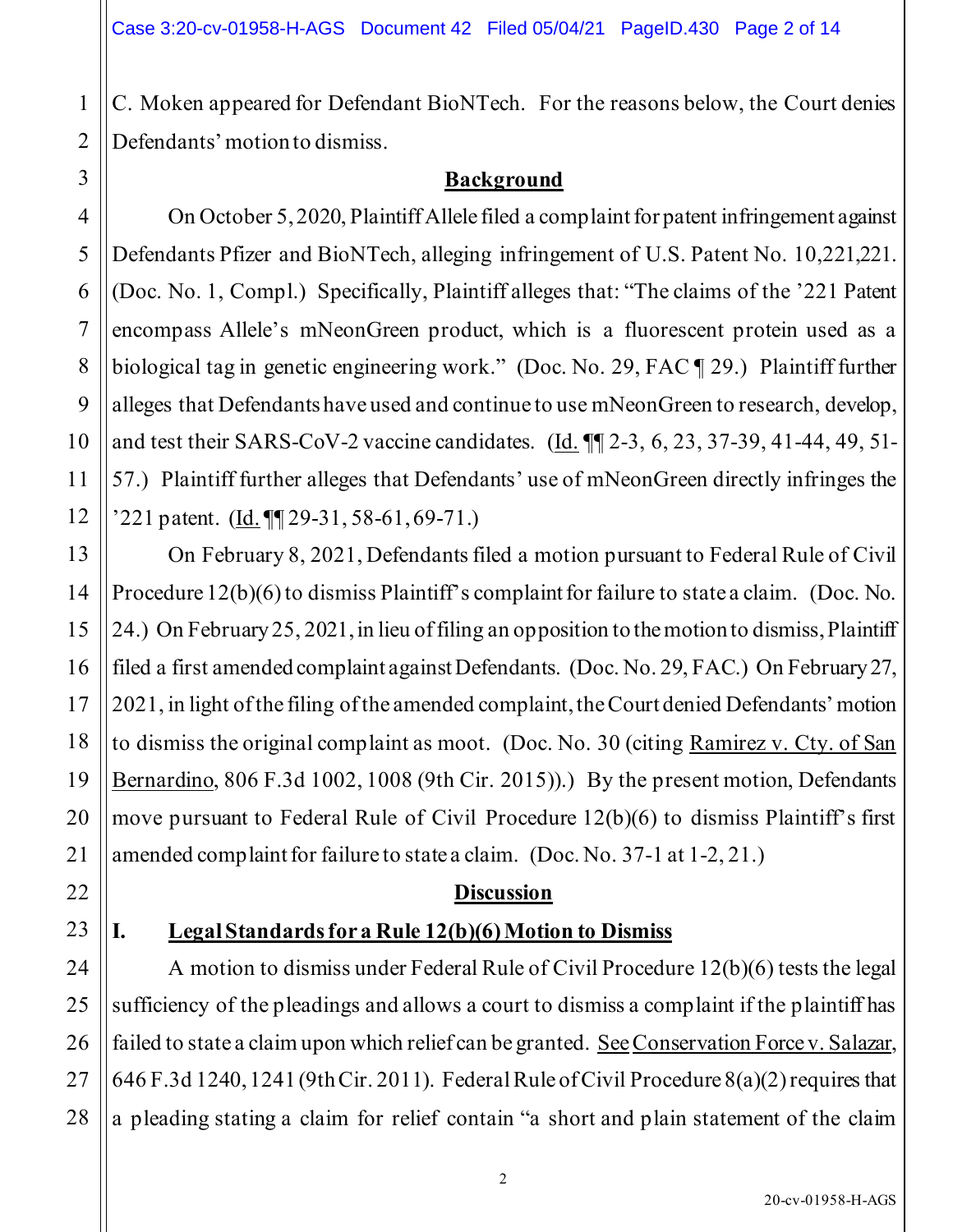1

2

3

4

5

6

7

8

9

10

11

12

13

14

15

16

17

18

19

20

21

22

23

24

25

26

27

28

showing that the pleader is entitled to relief." The function of this pleading requirement is to "give the defendant fair notice of what the . . . claim is and the grounds upon which it rests." Bell Atl. Corp. v. Twombly, 550 U.S. 544, 555 (2007).

A complaint will survive a Rule 12(b)(6) motion to dismiss if it contains "enough facts to state a claim to relief that is plausible on its face." Twombly, 550 U.S. at 570. "A claim has facial plausibility when the plaintiff pleads factual content that allows the court to draw the reasonable inference that the defendant is liable for the misconduct alleged." Ashcroft v. Iqbal, 556 U.S. 662, 678 (2009). "A pleading that offers 'labels and conclusions' or 'a formulaic recitation of the elements of a cause of action will not do.'" Id. (quoting Twombly, 550 U.S. at 555). "Nor does a complaint suffice if it tenders 'naked assertion[s]' devoid of 'further factual enhancement.'" Id. (quoting Twombly, 550 U.S. at 557). Accordingly, dismissal for failure to state a claim is proper where the claim "lacks a cognizable legal theory or sufficient facts to support a cognizable legal theory." Mendiondo v. Centinela Hosp. Med. Ctr., 521 F.3d 1097, 1104 (9th Cir. 2008).

In reviewing a Rule 12(b)(6) motion to dismiss, a district court must accept as true all facts alleged in the complaint, and draw all reasonable inferences in favor of the claimant. SeeRetail Prop. Trust v. United Bhd. of Carpenters & Joiners of Am., 768 F.3d 938, 945 (9th Cir. 2014). But, a court need not accept "legal conclusions" as true. Ashcroft v. Iqbal, 556 U.S. 662, 678 (2009). Further, it is improper for a court to assume the claimant "can prove facts which it has not alleged or that the defendants have violated the . . . laws in ways that have not been alleged." Associated Gen. Contractors of Cal., Inc. v. Cal. State Council of Carpenters, 459 U.S. 519, 526 (1983).

In addition, a court may consider documents incorporated into the complaint by reference and items that are proper subjects of judicial notice. See Coto Settlement v. Eisenberg, 593 F.3d 1031, 1038 (9th Cir. 2010). If the court dismisses a complaint for failure to state a claim, it must then determine whether to grant leave to amend. See Doe v. United States, 58 F.3d 494, 497 (9th Cir. 1995); see Telesaurus, 623 F.3d at 1003 (9th Cir. 2010).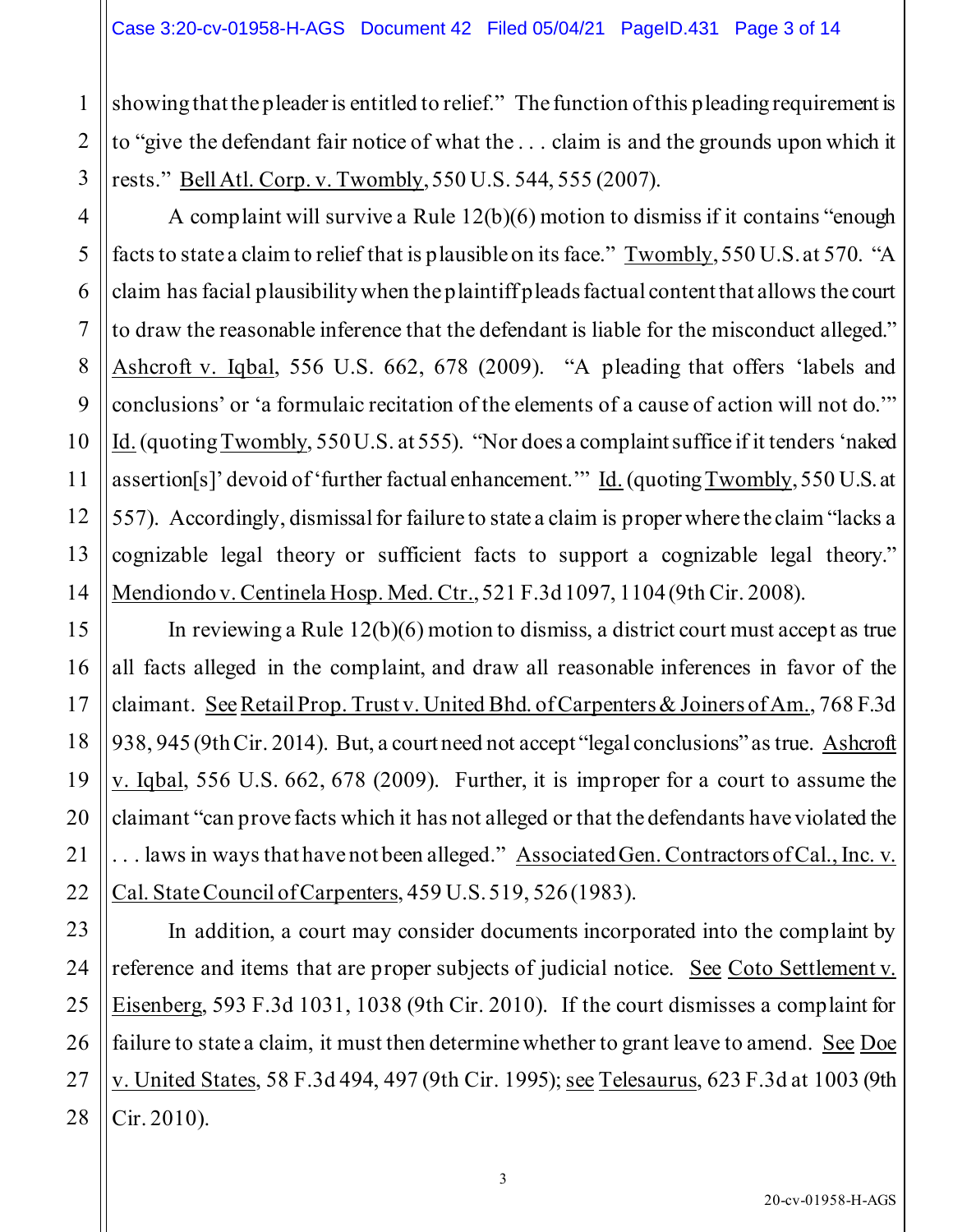# **II. Defendants' Motion to Dismiss**

Defendants argue that Plaintiff's first amended complaint should be dismissed for failure to state a claim because Plaintiff's infringement allegations are barred by the safe harbor provision set forth in 35 U.S.C.  $\S 271(e)(1)$ . (Doc. No. 37-1 at 1, 8-21.) In response, Plaintiff argues that Defendants' motion should be denied because: (1) the safe harbor provision does not apply here as a matter of law; and (2) even if it could apply, the determination of whether the infringement at issue is covered by the safe harbor provision is fact-sensitive inquiry inappropriate for resolution at the motion to dismiss stage. (Doc. No. 38 at 7-9.)

1

A. Section 271(e)(1) Legal Standards

Section 271(e)(1) of the Patent Act provides:

It shall not be an act of infringement to make, use, offer to sell, or sell within the United States or import into the United States a patented invention . . . solely for uses reasonably related to the development and submission of information under a Federal law which regulates the manufacture, use, or sale of drugs or veterinary biological products.

35 U.S.C. § 271(e)(1).

The purpose of this safe harbor provision set forth in section  $271(e)(1)$  is "to facilitate market entry upon patent expiration." Classen Immunotherapies, Inc. v. Biogen IDEC, 659 F.3d 1057, 1072 (Fed. Cir. 2011)(citing Warner-Lambert Co. v. Apotex Corp., 316 F.3d 1348, 1358 (Fed. Cir. 2003); Proveris Sci. Corp. v. Innovasystems, Inc., 536 F.3d 1256, 1265 (Fed. Cir. 2008)). In Eli Lilly & Co. v. Medtronic, Inc., 496 U.S. 661, 669–70 (1990), the Supreme Court explained that the section  $271(e)(1)$  safe harbor provision was specifically designed to respond to the following unintended distortion:

In 1984, the Court of Appeals for the Federal Circuit decided that the manufacture, use, or sale of a patented invention during the term of the patent constituted an act of infringement, see  $\S 271(a)$ , even if it was for the sole purpose of conducting tests and developing information necessary to apply for regulatory approval. See Roche Products, Inc. v. Bolar Pharmaceutical Co., 733 F.2d 858, cert. denied, 469 U.S. 856, 105 S. Ct. 183, 83 L.Ed.2d 117 (1984). Since that activity could not be commenced by those who planned to compete with the patentee until expiration of the entire patent term, the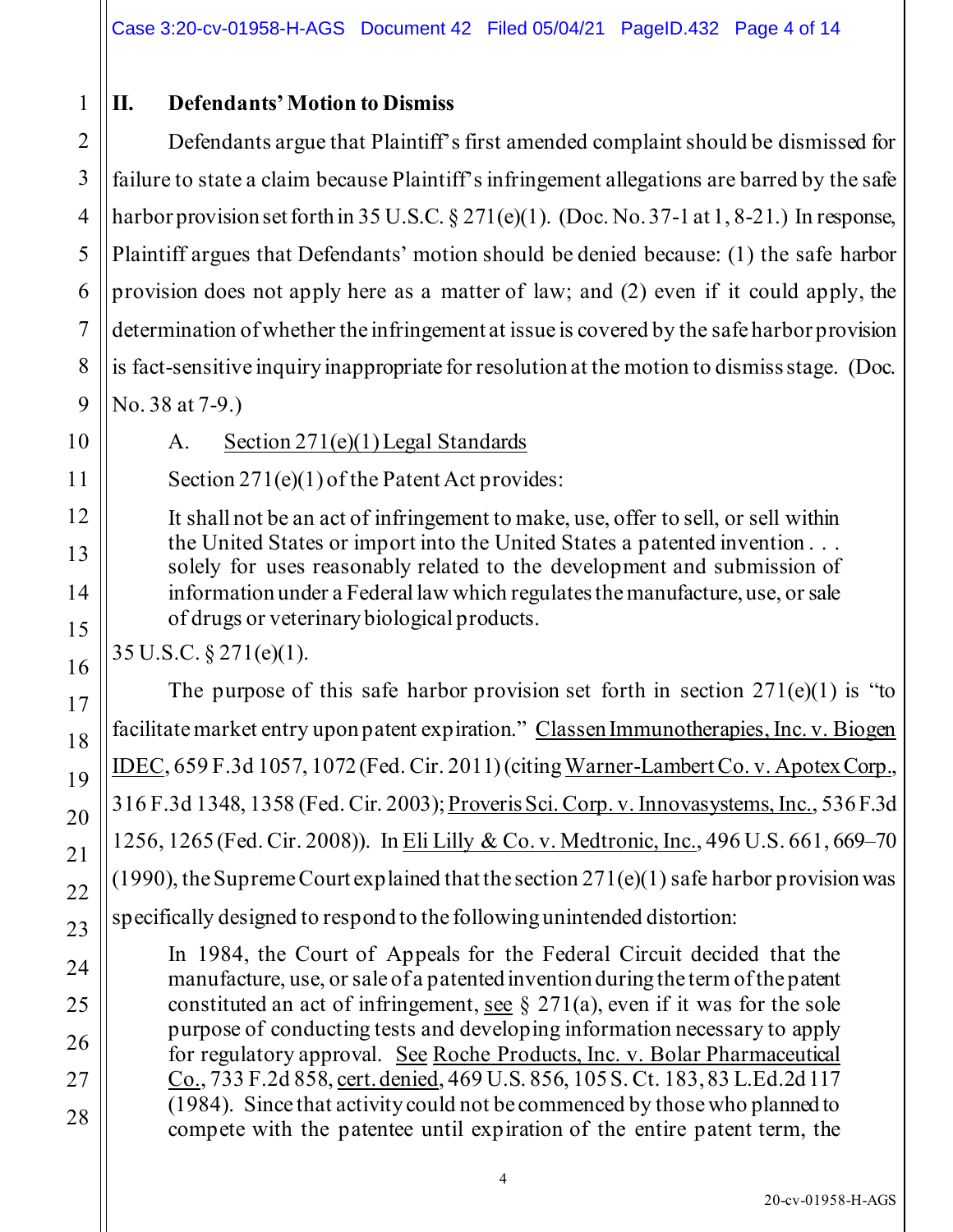patentee's de facto monopoly would continue for an often substantial period until regulatory approval was obtained. In other words, the combined effect of the patent law and the premarket regulatory approval requirement was to create an effective extension of the patent term.

Id. at 670 (footnote omitted); see also Proveris, 536 F.3d at 1261 ("Prior to the Hatch– Waxman Act, competitors' activities involving a patented invention during the patent term constituted an act of infringement, even if undertaken for the sole purpose of obtaining FDA regulatory approval. Because such activities could not begin until patent expiration, patent owners enjoyed a de facto patent term extension while competitors spent time following patent expiration obtaining FDA premarket approval necessary for market entry." (citations omitted)). Section 271(e)(1) sought to eliminate this de facto patent term extension by "allow[ing] competitors to begin the regulatory approval process while the patent was still in force, followed by market entry immediately upon patent expiration." Proveris, 536 F.3d at 1262; see Eli Lilly, 496 U.S. at 671 (Section 271(e)(1) "allows competitors, prior to the expiration of a patent, to engage in otherwise infringing activities necessary to obtain regulatory approval.").

Section  $271(e)(1)$  accomplishes this purpose by "provid[ing] a wide berth for the use of patented drugs in activities related to the federal regulatory process." Merck KGaA v. Integra Lifesciences I, Ltd., 545 U.S. 193, 202 (2005). Section  $271(e)(1)$  "exempt[s] from infringement all uses of patented compounds 'reasonably related' to the process of developing information for submission under any federal law regulating the manufacture, use, or distribution of drugs." Id. at 206 (citing Eli Lilly, 496 U.S. at 674); see also id. at 202 ("[W]e think it apparent from the statutory text that  $\S 271(e)(1)$ 's exemption from infringement extends to all uses of patented inventions that are reasonably related to the development and submission of any information under the FDCA."). "This necessarily includes preclinical studies of patented compounds that are appropriate for submission to the FDA in the regulatory process." Id. at 202; see also Med. Diagnostic Lab'ys, L.L.C. v. Protagonist Therapeutics, Inc., 298 F. Supp. 3d 1241, 1247 (N.D. Cal. 2018) ("The protection [set forth in section  $271(e)(1)$ ] extends both to preclinical studies and clinical

1

2

3

4

5

6

7

8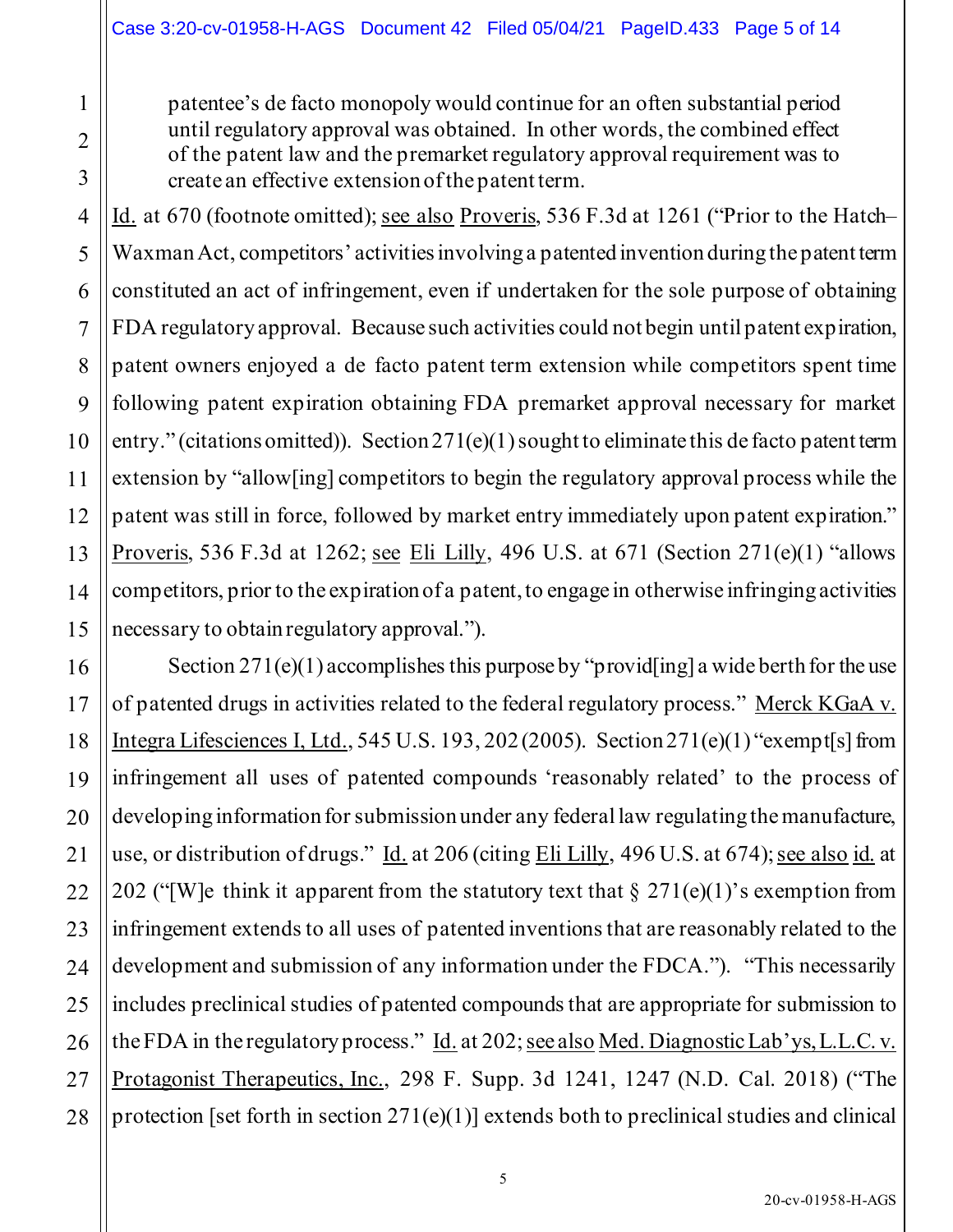1 2 3 4 studies."). "Nor does the statute limit the safe harbor only to those activities necessary for seeking approval of a generic version of a brand-name drug product." Classen Immunotherapies, Inc. v. Elan Pharm., Inc., 786 F.3d 892, 897 (Fed. Cir. 2015) (citing Merck, 545 U.S. at 206).

5 6 7 "[T]he section  $271(e)(1)$  safe harbor provision is an affirmative defense." Classen Immunotherapies Inc v. Somaxon Pharms., No. CV 12-06643-GAF-PLA, 2013 WL 9947386, at \*2 (C.D. Cal. Apr. 11, 2013) (citing Amgen, Inc. v. F. Hoffman-LaRoche Ltd., 456 F. Supp. 2d 267, 273 (D. Mass. 2006)); see also Enteris Biopharma, Inc. v. Clinical Pharmacology of Miami, Inc., No. 1:14-CV-22770-UU, 2015 WL 12085848, at \*7 (S.D. Fla. Mar. 20, 2015) ("Many courts have recognized that the Safe Harbor is an affirmative defense."). "Ordinarily, affirmative defenses . . . may not be raised on a motion to dismiss." Lusnak v. Bank of Am., N.A., 883 F.3d 1185, 1194 (9th Cir. 2018). A court only may "consider an affirmative defense on a motion to dismiss when there is 'some obvious bar to securing relief on the face of the complaint.'" U.S. Commodity Futures Trading Comm'n v. Monex Credit Co., 931 F.3d 966, 973 (9th Cir. 2019)(quoting ASARCO, LLC v. Union Pac. R.R. Co., 765 F.3d 999, 1004 (9th Cir. 2014)). "In other words, dismissal based on an affirmative defense is permitted when the complaint establishes the defense." Id.

## B. Analysis

Defendants argue that Plaintiff's claim for patent infringement against them should be dismissed because the allegedly infringing conduct is activity that is immune from patent infringement under section 271(e)(1). (Doc. No. 37-1 at 1-2.) Defendants argue that all of the alleged acts of infringement were undertaken in order to develop information for submission to the FDA pursuant to federal law regulating the manufacture, use, or sale of drugs, and, thus, all of the infringement allegations are encompassed by the safe harbor provision in section  $271(e)(1)$ . (Id.) In response, Plaintiff argues that the safe harbor provision does not apply as a matter of law here because the safe harbor provision does not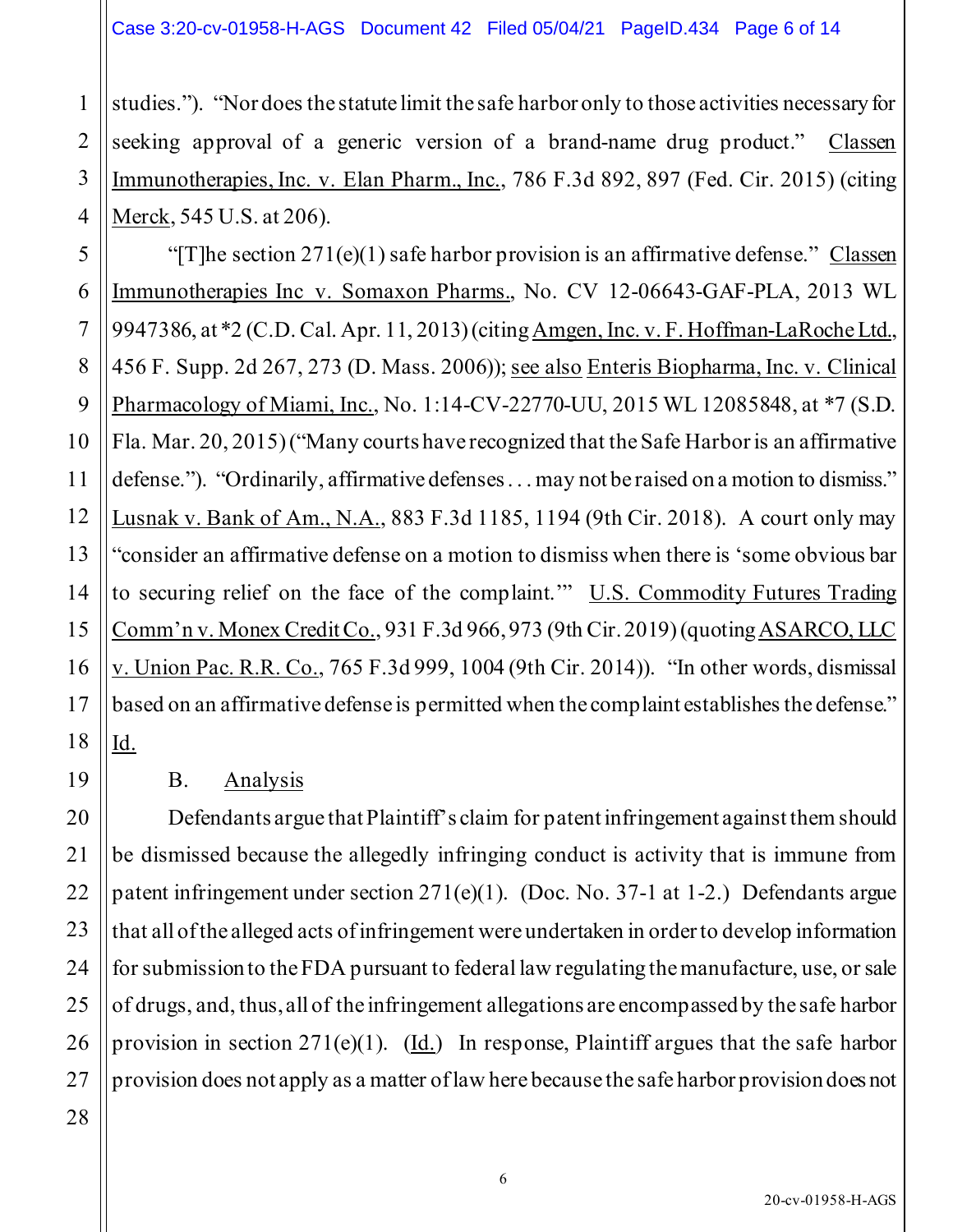apply to "research tools" that are used in the development of FDA regulatory submissions, but are not themselves subject to FDA premarket approval. (Doc. No. 38 at 9-17.)

Plaintiff's "research tools" argument is primarily based on the Federal Circuit's decision in Proveris Sci. Corp. v. Innovasystems, Inc., 536 F.3d 1256 (Fed. Cir. 2008).<sup>1</sup> Proveris involved an accused device "known as the Optical Spray Analyzer ('OSA')." 536 F.3d 1259. The OSA was not itself "subject to FDA approval. It [wa]s, however, used in connection with FDA regulatory submissions. In that setting, the device measure[d] the physical parameters of aerosol sprays used in nasal spray drug delivery devices." Id. The plaintiff in Proveris alleged that the OSA infringed its patent, the '400 patent, which was "directed to a system and apparatus for characterizing aerosol sprays commonly used in various drug delivery devices, such as nasal spray pumps and inhalers." Id. at 1258. In response to those infringement allegations, the defendant in Proveris argued that its allegedly infringing activities were immunized by section 271(e)(1) because its OSA devices were used by third parties solely for the development and submission of information to the FDA. Id. at 1260.

The Proveris court framed the issue before it as follows: "whether section  $271(e)(1)$ immunizes the manufacture, marketing, or sale of [defendant]'s OSA, which is used in the development of FDA regulatory submissions, but is not itself subject to the FDA premarket approval process." Id. at 1265. In resolving this issue, the Proveris court held that "the section 271(e)(1) safe harbor does not immunize the OSA from infringement."

The Proveris court provided two reasons for this holding that were both grounded the Supreme Court's description in Eli Lilly of the purposes behind section 271(e)(1) and section 156 of the Patent Act. See Proveris, 536 F.3d 1265–66. First, the Federal Circuit noted: "[Defendant]'sOSA device is not subject to FDA premarket approval. Rather, FDA premarket approval is required only in the case of the aerosol drug delivery product whose

1

2

<sup>1</sup> Plaintiff also relies heavily on Judge Radar's dissent in part in Integra Lifesciences I, Ltd. v. Merck KGaA, 496 F.3d 1334 (Fed. Cir. 2007). (Doc. No. 38 at 1-2, 10.) But the Court does not find Plaintiff's reliance on Integra persuasive as it is a dissenting opinion.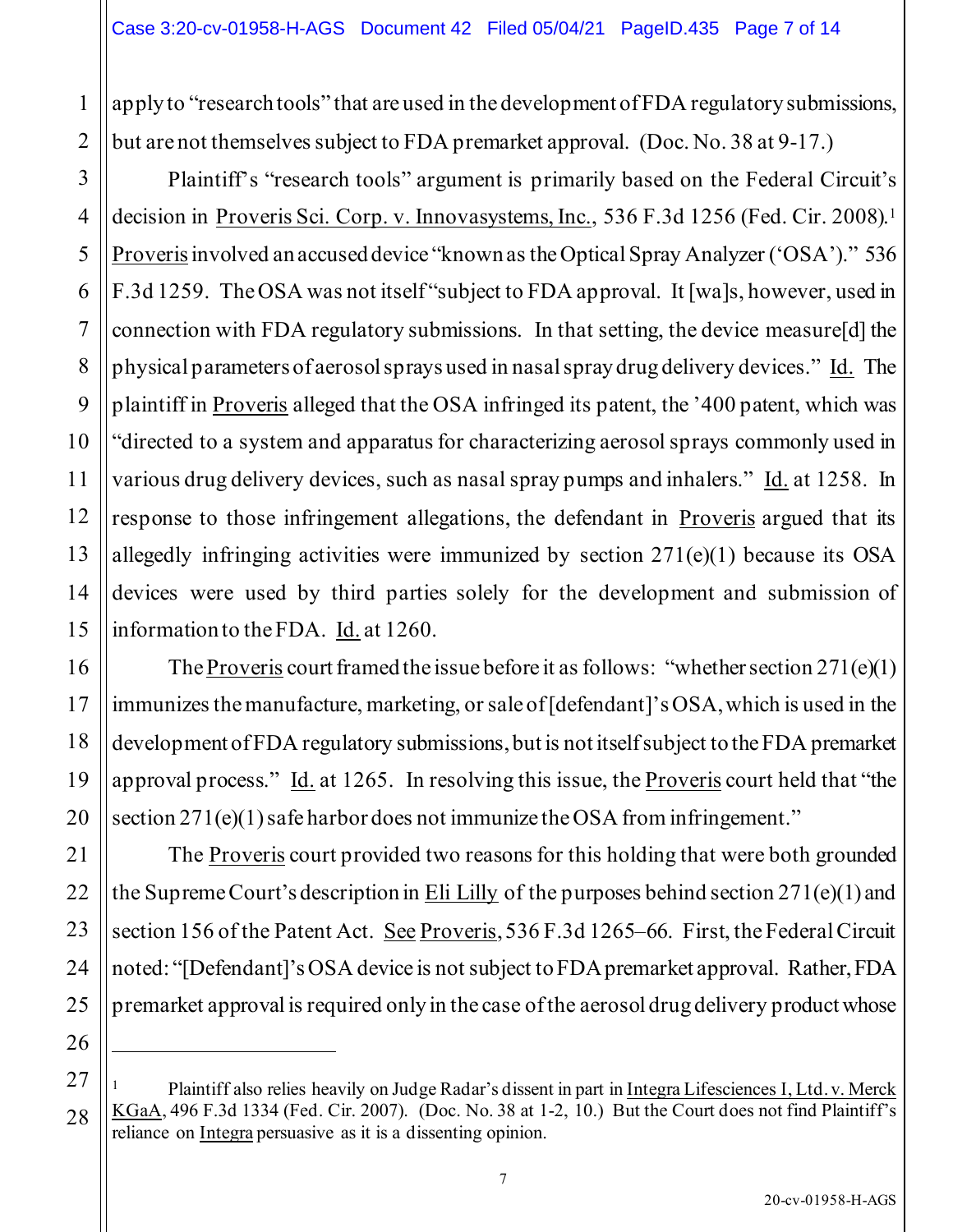1

2

3

4

5

6

7

8

9

10

11

12

13

14

15

16

17

18

19

20

21

22

23

24

25

26

27

28

spray plume characteristics the OSA measures. In short, [defendant] is not a party seeking FDA approval for a product in order to enter the market to compete with patentees." Id. at 1265. The Federal Circuit explained that because the OSA device was not subject to premarket approval, the device was "not within the category of entities for whom the safe harbor provision was designed to provide relief." Id.

Second, the Federal Circuit noted that the invention claimed in the patent at issue, the '400 patent, also "[wa]s not subject to the premarket approval required by the FDCA." Id. The Federal Circuit explained that this fact was "significant" because the Supreme Court in Eli Lilly spoke of "interpreting the phrase 'patented invention' in section  $271(e)(1)$ to include all products listed in section 156(f) as producing a 'perfect "product" fit' between the two provisions." Id. (quoting Eli Lilly, 496 U.S. at 672). The Federal Circuit explained that because the invention claimed in the patent at issue was not subject to a required FDA approval process, it was not a "patented invention" for the purposes of section 271(e)(1).<sup>2</sup> Id. at 1265–66.

Following Proveris, the Federal Circuit reiterated in Momenta Pharms., Inc. v. Teva Pharms. USA Inc. that "research tools or devices that are not themselves subject to FDA approval may not be covered" by section  $271(e)(1)$ . 809 F.3d 610, 619 (Fed. Cir. 2015) (citing Proveris, 536 F.3d at 1265–66). In addition, at least two district courts have recognized that under Proveris, research tools that are not themselves subject to FDA approval are excluded from the section  $271(e)(1)$  safe harbor. See, e.g., Isis Pharms., Inc. v. Santaris Pharma A/S Corp., No. 11CV02214 BTM KSC, 2012 WL 4111157, at \*4 (S.D.

<sup>2</sup> Defendants attempt to impermissibly narrow the Federal Circuit's decision in Proveris. Defendants assert that in Proveris, the Federal Circuit found that the defendant was not exempt from patent infringement under section  $271(e)(1)$  "simply because they sold a patented invention that their customers (who had not been accused of infringement) might arguably use to generate information for the FDA." (Doc. No. 37-1 at 20; see also Doc. No. 39 at 4.) The Court rejects this narrow reading of Proveris. This reading of Proveris fails to acknowledge the Proveris court's additional holding that section 271(e)(1) also did not apply because the invention claimed in the patent at issue was not subject to a required FDA approval process, and, thus, was not a "patented invention" for the purposes of section 271(e)(1). See Proveris, 536 F.3d at 1265–66.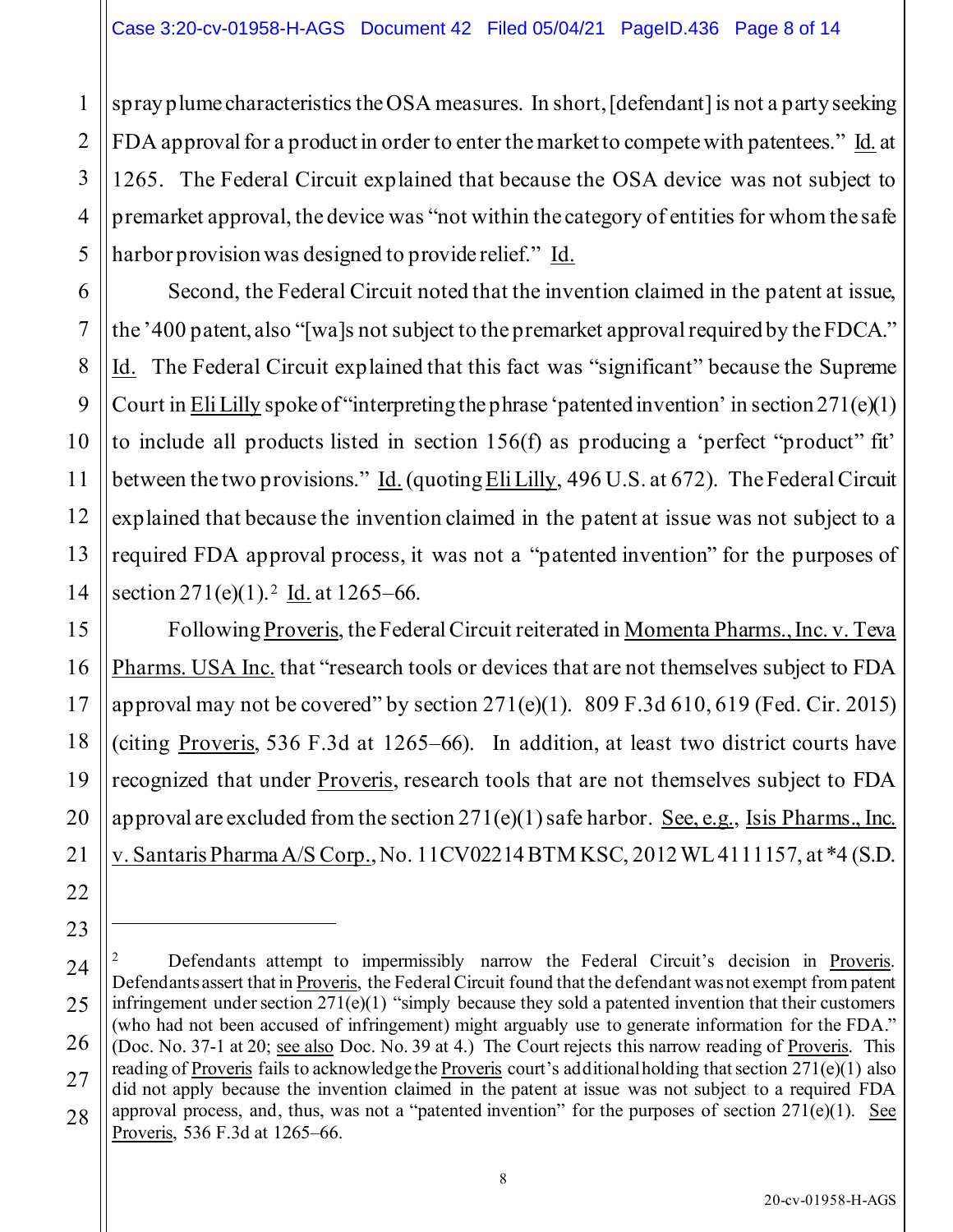1 2 Cal. Sept. 19, 2012) ("The Safe Harbor does not apply, however, when a biological compound is used to perform 'basic scientific research' or as a 'research tool.'"); Isis Pharms., Inc. v. Santaris Pharma A/S Corp., No. 3:11-CV-2214-GPC-KSC, 2014 WL 2212114, at \*5 (S.D. Cal. May 28, 2014) ("'[R]esearch tools' do not qualify for protection under § 271(e)(1)."); PSN Illinois, LLC v. Abbott Lab'ys, No. 09 C 5879, 2011 WL 4442825, at \*5 (N.D. Ill. Sept. 20, 2011) ("Proveris excluded research tools from the purview of the safe harbor exemption.").

In response, Defendants argue that research tools are not exempted from the section  $271(e)(1)$  safe harbor. (Doc. No. 37-1 at 19-21.) To support this contention, Defendants primarily rely on the Supreme Court's decision in Eli Lilly & Co. v. Medtronic, Inc., 496 U.S. 661 (1990). (Doc. No. 37-1 at 19.) Defendants argue that in Eli Lilly, the Supreme Court explained that the term "patented invention" in section  $271(e)(1)$  covers all inventions. (Id. (citing Eli Lilly, 496 U.S. at 665 ("The phrase 'patented invention' in §  $271(e)(1)$  is defined to include all inventions.").) But the problem with this argument is that Proveris and Momentawere issued by the Federal Circuit subsequent to Eli Lilly. In particular, in Proveris, the Federal Circuit engaged in an extensive analysis of the Eli Lilly opinion and its discussion of the purposes behind section 271(e)(1). See 536 F.3d at 1260- 63, 1265. Yet, in Proveris, the Federal Circuit held that the device claimed in the patent at issue was not a "patented invention" for purposes of section 271(e)(1) because it "[wa]s not subject to the premarket approval required by the FDCA." Id. at 1265–66. And the Proveris court explained that this holding was based on Eli Lilly's interpretation of "the phrase 'patented invention' in section  $271(e)(1)$  to include all products listed in section 156(f) as producing a 'perfect "product" fit' between the two provisions." Id. at 1265 (quoting Eli Lilly, 496 U.S. at 672).

If, as Defendants contend, Eli Lilly stands for the proposition that research tools are not exempt from section 271(e)(1), Defendants fail to reconcile that argument with Proveris and Momenta. In particular, the Momenta court expressly stated that "research tools or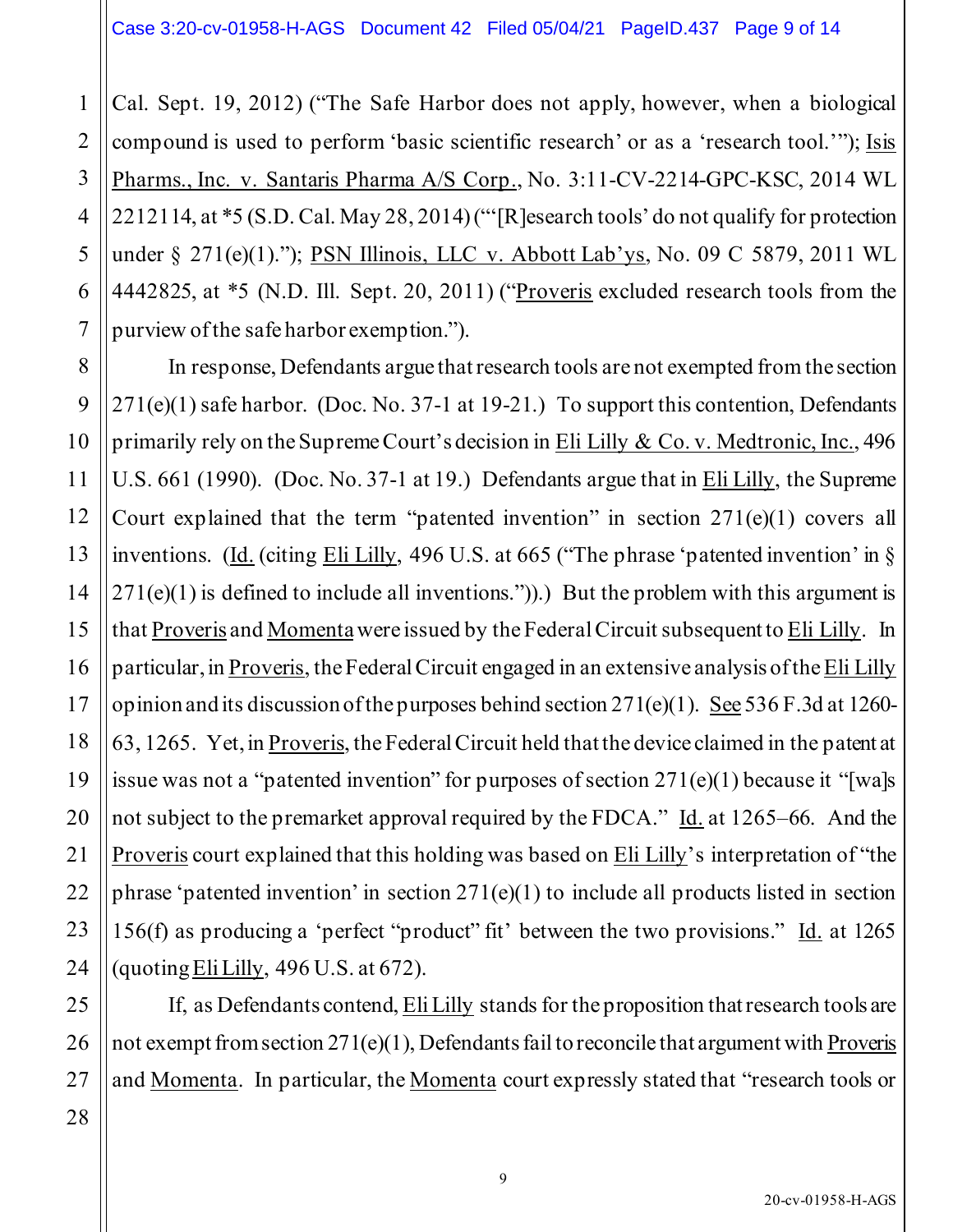1

2

3

5

7

8

9

10

11

12

13

14

15

16

17

18

19

27

28

4 6 devices that are not themselves subject to FDA approval may not be covered."<sup>3</sup> 809 F.3d at 619 (citing Proveris, 536 F.3d at 1265–66). Defendants might contend that Proveris and Momenta were wrongly decided in light of the language in Eli Lilly, but as a district court, this Court is bound by those Federal Circuit decisions.<sup>4</sup> See Hart v. Massanari, 266 F.3d 1155, 1175 (9th Cir. 2001) ("A district court bound by circuit authority, for example, has no choice but to follow it, even if convinced that such authority was wrongly decided."); id. at 1171 ("Once a panel resolves an issue in a precedential opinion, the matter is deemed resolved, unless overruled by the court itself sitting en banc, or by the Supreme Court."); Deckers Corp. v. United States, 752 F.3d 949, 964 (Fed. Cir. 2014)(same).

To support its position, Defendants also rely on the Federal Circuit's decision in Classen Immunotherapies, Inc. v. Elan Pharms., Inc., 786 F.3d 892, 897 (Fed. Cir. 2015). (Doc. No. 37-1 at 20 n.3; Doc. No. 39 at 4-5.) Defendants' reliance on Classen is not persuasive. In Classen, the Federal Circuit described the patent at issue as "directed to a method for accessing and analyzing data on a commercially available drug to identify a new use of that drug, and then commercializing that new use." Classen, 786 F.3d at 894. Defendants suggest that Classen supports their position because the patented invention at issue in that case might have constituted a research tool that was not subject to FDA approval. (Doc. No. 39 at 4-5.) But the Classen decision contains no discussion or analysis

<sup>20</sup> 21 22 23 24 25 26 3 In reply, Defendants argue that in Eli Lilly, the Supreme Court explained that an equilibrium between section 156(f) and section  $271(e)(1)$  is not always achieved. (Doc. No. 39 at 3.) This is not entirely accurate. In Eli Lilly, the Supreme Court stated: "Under respondent's interpretation, there may be some relatively rare situations in which a patentee will obtain the advantage of the § 201 extension but not suffer the disadvantage of the § 202 noninfringement provision, and others in which he will suffer the disadvantage without the benefit." 496 U.S. at 671–72. The Supreme Court further stated: "We cannot readily imagine such situations (and petitioner has not described any), except where there is good enough reason for the difference." Id. at 672 n.4. Thus, in Eli Lilly, the Supreme Court recognized that there might be situations where an equilibrium is not achieved, but the Supreme Court cautioned that such situations are rare and occur where there are good reasons for the differences.

<sup>4</sup> Moreover, even if the Court were to consider the correctness of Proveris – which the Court may not because it is binding precedent, see Hart, 266 F.3d at 1171, 1175 – the Court notes that it finds the analysis set forth in Proveris persuasive, particularly in light of Eli Lilly's discussion of the perfect product fit between section  $271(e)(1)$  and section 156(f).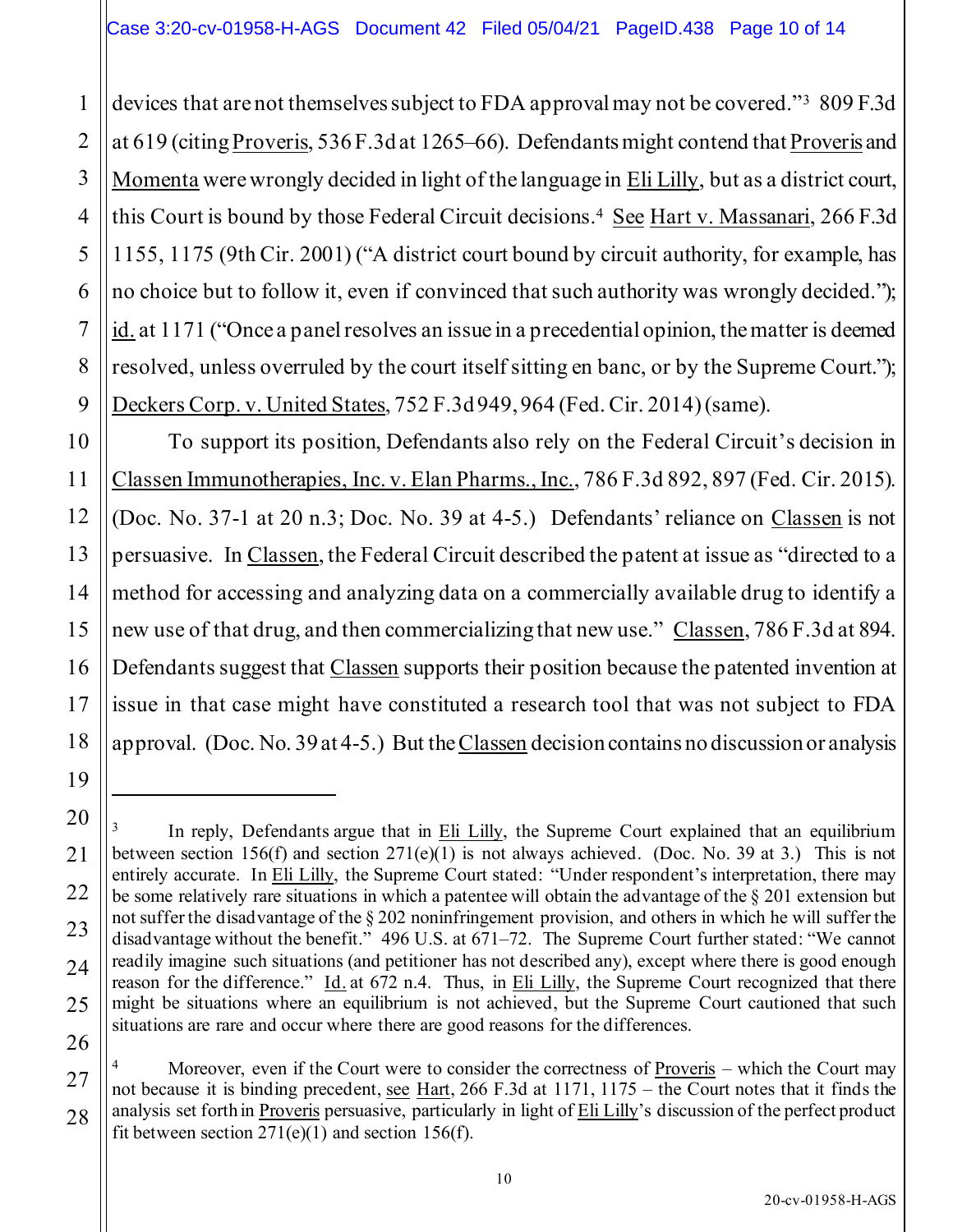1 2 3 4 5 6 7 8 9 of whether the patent at issue constituted a research tool, and the decision contains no discussion or analysis of whether, in light of that, the patent at issue was a "patented invention" for the purposes of section 271(e)(1). Indeed, the Classen opinion does not contain a single citation to Proveris or Eli Lilly. Whether the patent at issue was a "patented invention" for the purposes of section  $271(e)(1)$  was simply not at issue in Classen. Rather, the primary issue in Classen was whether "the district court erred in finding [the allegedly infringing] activities exempt under the safe harbor because, according to [plaintiff], those activities are merely routine post-approval reporting to the FDA." Classen, 786 F.3d at 896–97. Thus, Defendants' reliance on Classen is misplaced.

10 12 13 14 15 16 17 18 19 20 Defendants also attempt to rely on the Federal Circuit's decision in Abtox, Inc. v. Exitron Corp., 122 F.3d 1019 (Fed. Cir. 1997). Abtox was issued prior to Proveris. Defendants contend that in Abtox, the Federal Circuit held "that 'statutory symmetry' is 'not required.'" (Doc. No. 39 at 3 (quoting Abtox, 122 F.3d at 1029).) Instead, the full sentence in Abtox reads: "the Supreme Court commands that statutory symmetry is preferable but not required." Abtox, 122 F.3d at 1029. Moreover, Abtox appears to be distinguishable from Proveris and the present case. Although the patented invention at issue in Abtox was not covered by section 156(f) because it was a Class II medical device, see id., as a Class II medical device, the patented invention in Abtox was still subject to a FDA "abbreviated approval process."<sup>5</sup> See  $id.$  at 1028 (citing 21 U.S.C. § 360(k)). In contrast, here, it is alleged that the patented invention is not "subject to review by the FDA or any Federal law which regulates the manufacture, use, or sale of drugs or veterinary

11

21

22

23

24

25

<sup>26</sup> 28 5 The Supreme Court in Eli Lilly recognized that there may be rare situations where there is not an equilibrium between section  $271(e)(1)$  and section 156(f), and, as an example of this, the Supreme Court expressly referenced certain drug products that are subject to "abbreviated regulatory approval procedures." 496 U.S. at 672 n.4.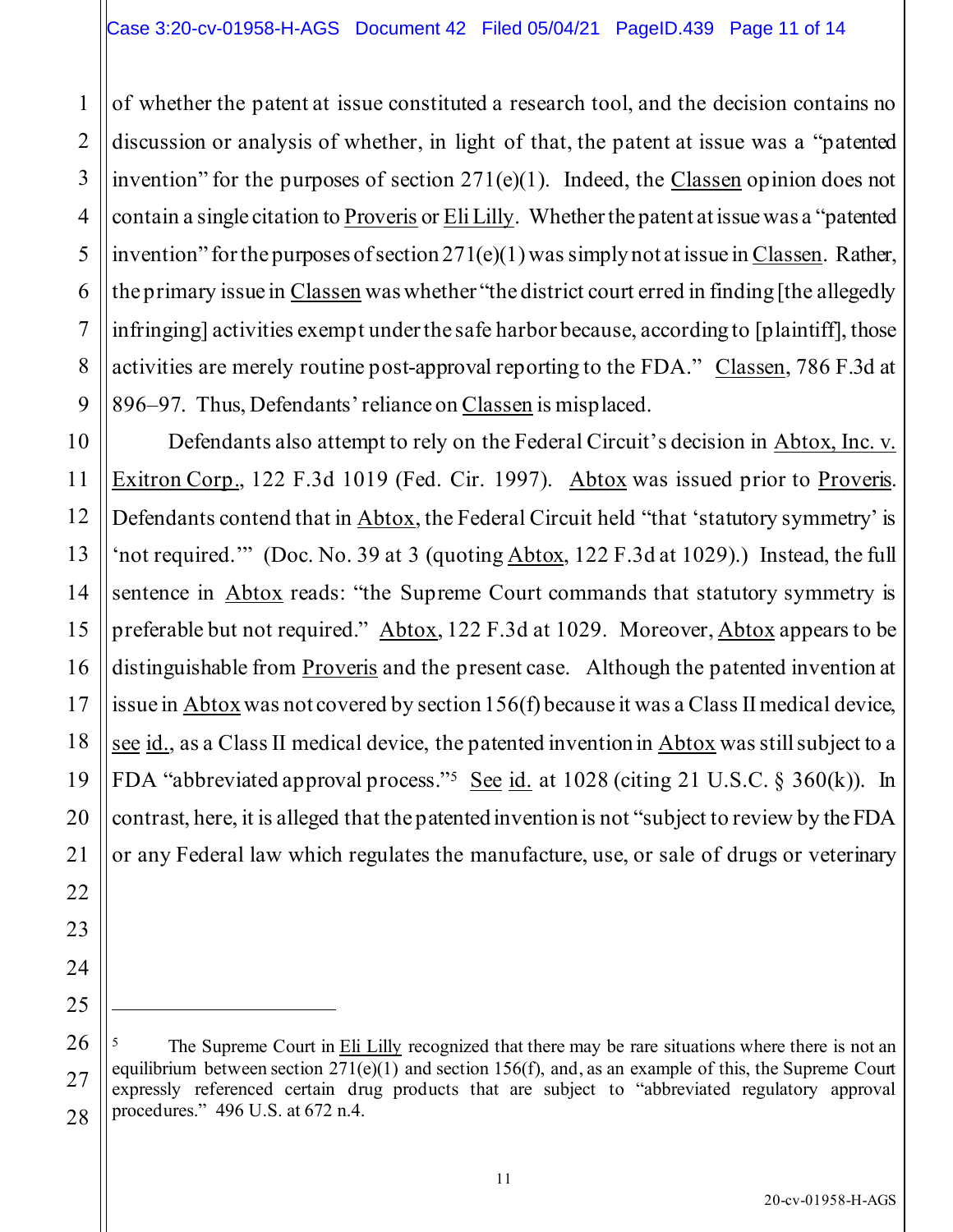1 2 biological products." (Doc. No. 29, FAC ¶ 32.) As such, the Court does not find Defendants' reliance on Abtox persuasive.<sup>6</sup>

3 4 5 6 7 8 9 10 11 12 13 14 15 16 17 18 19 20 In addition, the Court does not find persuasive Defendants' reliance on Teva Pharms. USA, Inc. v. Sandoz Inc., No. 09 CIV. 10112 KBF, 2013 WL 3732867, at \*3 (S.D.N.Y. July 16, 2013). (See Doc. No. 37-1 at 19-20.) In Teva, the district court rejected the notion that the Federal Circuit's decision in Proveris held that "the phrase 'patented invention' limits the scope of the safe harbor." Teva, 2013 WL 3732867, at \*7. In analyzing Proveris, the Teva court focused on Proveris's analysis of the accused device in that case. SeeTeva, 2013 WL 3732867, at \*8. Proveris based its holding in part on the fact that the accused product was not subject to FDA premarket approval. But that was not the only basis for the Proveris court's holding. Teva never acknowledges the language in Proveris explaining that because the invention claimed in the patent at issue also was not subject to a required FDA approval process, it was not a "patented invention" for the purposes of section 271(e)(1). Teva also does not acknowledge the language in Proveris explaining that this holding was consistent with Supreme Court's language in Eli Lilly explaining the perfect product fit between section  $271(e)(1)$  and section 156(f). As such, the Court does not find Teva's analysis of Proveris persuasive. Further, Teva is a non-binding district court case that at least one other district court has expressly declined to follow for similar reasons.<sup>7</sup> See, e.g., Isis Pharms., Inc. v. Santaris Pharma A/S Corp., No. 3:11-CV-2214-GPC-KSC, 2014 WL 794811, at \*12 n.7 (S.D. Cal. Feb. 27, 2014) ("Having considered Teva, this

21

22

23

24

25

26

27

<sup>6</sup> For these same reasons, the Court does not find persuasive Defendants' reliance on Momenta Pharms., Inc. v. Amphastar Pharms., Inc., 686 F.3d 1348 (Fed. Cir. 2012), (Doc. No. 39 at 3), as Momenta I repeats Abtox's holding by stating: "We too have rejected this strict interpretation of the safe harbor, explaining that 'statutory symmetry is preferable but not required.'" Momenta I, 686 F.3d at 1361 (quoting Abtox, 122 F.3d 1019).

<sup>7</sup> The Court also does not find persuasive Defendants' reliance on the district court decisions in Katz v. Avanir Pharms., No. 06CV0496 DMS (LSP), 2007 WL 9776599, at \*6–7 (S.D. Cal. Aug. 21, 2007), and Bristol-Myers Squibb Co. v. Rhone-Poulenc Rorer, Inc., No. 95 CIV. 8833 (RPP), 2001 WL 1512597, at \*3 (S.D.N.Y. Nov. 28, 2001), (see Doc. No. 37-1 at 19-20), as both of those decisions were issued prior to the Federal Circuit's decision in Proveris.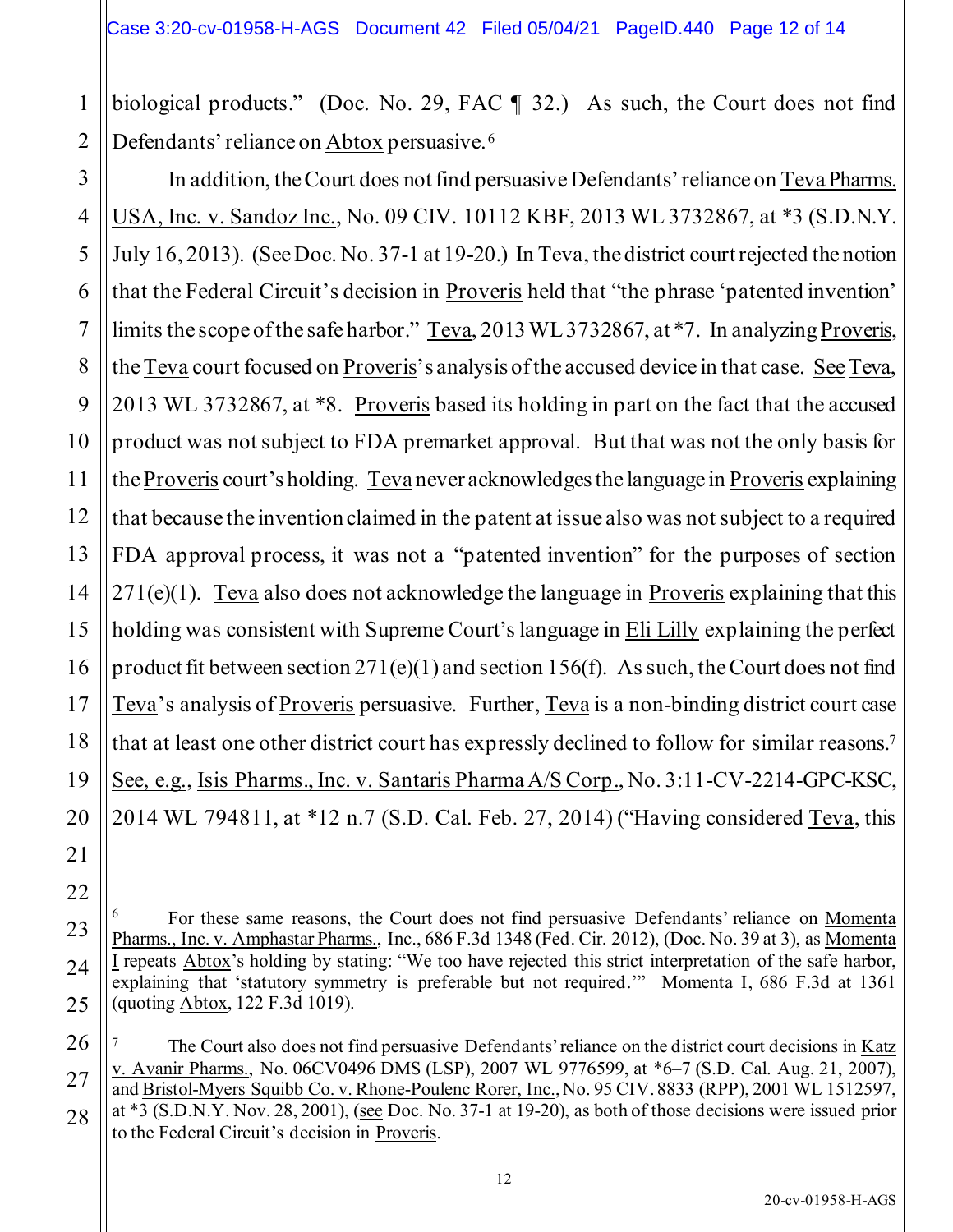1 2 Court disagrees with its limited reading of Proveris and its complete rejection of PSN Illinois.").

3 4 5 6 7 8 9 10 11 12 13 14 15 16 17 18 With this dispute regarding the legal authorities resolved, the Court turns to the allegations in the first amended complaint. In the FAC, Plaintiff alleges: "The claims of the '221 Patent encompass Allele's mNeonGreen product, which is a fluorescent protein used as a biological tag in genetic engineering work." (Doc. No. 29, FAC ¶ 29.) Plaintiff alleges that Defendants use mNeonGreen as "a research tool."<sup>8</sup> (Id. 1139, 43, 49; see also, e.g., id. ¶ 37 ("Defendants Pfizer and BioNTech analyzed patient samples using an mNeonGreen neutralization assay to evaluate COVID-19 neutralizing antibody levels.")) Plaintiff further alleges that "[t]he '221 Patent (and the mNeonGreen technology covered by it) is not a patented invention subject to review by the FDA or any Federal law which regulates the manufacture, use, or sale of drugs or veterinary biological products." (Id. ¶ 32;  $\frac{\text{account id.} \parallel 40.}{\text{At the } 12(b)(6) \text{ stage, the Court must accept these factorial all equations}$ as true, and draw all reasonable inferences in favor of Plaintiff. SeeRetail Prop. Trust, 768 F.3d at 945. In light of these allegations, Defendants have failed to demonstrate that the invention claimed in the '221 Patent is a "patented invention" for the purposes of section 271(e)(1). See Proveris, 536 F.3d at 1265–66; Momenta, 809 F.3d at 619; Isis, 2012 WL 4111157, at \*4; PSN Illinois, 2011 WL 4442825, at \*5.

In sum, Defendants have failed to demonstrate that the facts alleged in the FAC establish that the allegedly infringing activity is exempted by section  $271(e)(1)$ 's safe harbor provision. As such, the Court declines to dismiss Plaintiff's claims for patent infringement.<sup>9</sup>

19

20

21

22

23

24

25

26

27

<sup>8</sup> "Research tools" are "'tools that scientists use in the laboratory including cell lines, monoclonal antibodies, reagents, animal models, growth factors, combinatorial chemistry and DNA libraries, clones and cloning tools (such as PCR), methods, laboratory equipment and machines.'" Integra, 496 F.3d at 1347 (quoting 64 Fed. Reg. 72,090, 72092 n.1 (Dec. 23, 1999)).

<sup>9</sup> Defendants may raise their Section 271(e)(1) safe harbor affirmative defense at a later stage in the proceedings when the record is more fully developed.